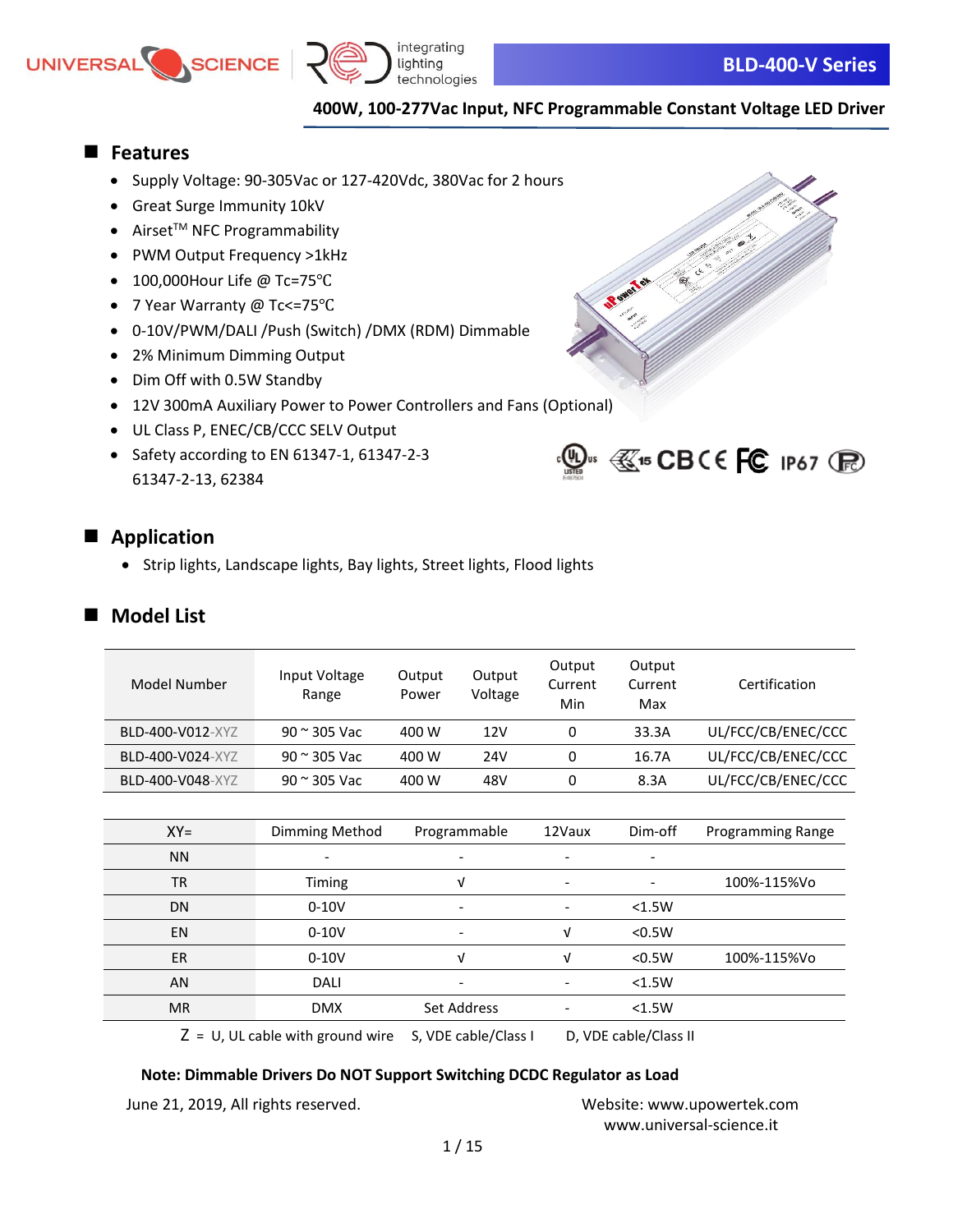



## ■ **Technical Data**

| Input Voltage                | 90 $\sim$ 305Vac or 127V-420Vdc, 380Vac for 2 hours                                            |  |  |  |
|------------------------------|------------------------------------------------------------------------------------------------|--|--|--|
| Input Frequency              | $47 \sim 63$ Hz                                                                                |  |  |  |
| Power Factor                 | >0.9@60-100%load, refer to PF vs. Load curve                                                   |  |  |  |
| <b>THD</b>                   | <15%@60-100%load, refer to THD vs. Load curve                                                  |  |  |  |
| Input Current                | 3.6Amax@120Vac & Full-Load,                                                                    |  |  |  |
|                              | 2.0Amax@220Vac & Full-Load                                                                     |  |  |  |
| <b>Inrush Current</b>        | 65A peak, 1.2ms duration, <0.25A2s@230Vac, Cold Start                                          |  |  |  |
|                              | 70A peak, 1.3ms duration, < 0. 5A2s@277Vac, Cold Start                                         |  |  |  |
| Leakage Current              | 1mA max @277Vac 60Hz, UL8750,0.75mAmax @220Vac 50Hz, IEC61347-1                                |  |  |  |
| Input Under Voltage          | Shut down and auto-restart                                                                     |  |  |  |
| Input Over Voltage           | *Optional: Shutdown @320Vac                                                                    |  |  |  |
| <b>Surge Protection</b>      | Line to line 6kV, line to ground 10kV, IEC 61000-4-5                                           |  |  |  |
| <b>Voltage Accuracy</b>      | ±3%Vo                                                                                          |  |  |  |
| Setup Time                   | $1.2s$ max.                                                                                    |  |  |  |
| <b>Output Overshoot</b>      | 10% Vo, max.                                                                                   |  |  |  |
| <b>Output Over Current</b>   | 120% lo, typ.                                                                                  |  |  |  |
| <b>Short Circuit</b>         | Auto recovery. The output recovers when short is removed.                                      |  |  |  |
| Over Temperature             | Turn off the output when Tc≧105±10°C;                                                          |  |  |  |
|                              | Auto Recovery When Tc≦70±10°C                                                                  |  |  |  |
| <b>Operating Temperature</b> | Case Temperature Tc=-40 $\degree$ C $\sim$ +90 $\degree$ C; 10%RH $\sim$ 100%RH                |  |  |  |
| <b>Storage Temperature</b>   | $-40^{\circ}$ C $\sim$ +85°C; 5%RH $\sim$ 100%RH                                               |  |  |  |
| <b>MTBF</b>                  | ≥280,000 hours, 75°C case temperature (MIL-HDBK-217F)                                          |  |  |  |
| Lifetime                     | ≥100,000 hours, 75°C case temperature, refer to life vs. Tc curve                              |  |  |  |
| Case Temperature             | 90°C max, marked in the Tc point of label                                                      |  |  |  |
| <b>Dimensions</b>            | 8.82x3.54x1.63 by inch (body), 9.88x3.54x1.63 by inch (endcaps included)                       |  |  |  |
| 24V 48V Model                | $224 \times 90 \times 41.5$ by mm (body), $251 \times 90 \times 41.5$ by mm (endcaps included) |  |  |  |
| Dimensions 12V Model         | 9.44x3.54x1.63 by inch (body), 10.51x3.54x1.63 by inch (endcaps included)                      |  |  |  |
|                              | 240 x 90 x 41.5 by mm (body), 267 x 90 x 41.5 by mm (endcaps included)                         |  |  |  |
| Net Weight                   | 1600g                                                                                          |  |  |  |
| Packing                      | 12pcs/Carton/21.3kg, 490 x 370 x 345 by mm                                                     |  |  |  |

Notes: Unless specified, all the test results are measured in 25℃ room temperature.

# ■ **Dimming**

| Parameter                    | Min.          | Typ.       | Max.                |
|------------------------------|---------------|------------|---------------------|
| <b>Vdim Sourcing Current</b> | 200uA         | 300uA      | 450uA               |
| Vdim Allowed Input Voltage   | $-20V$        |            | 20 V                |
| 0-10V Dimming Range          | 2% (Vdim=1V)  | Linear     | 100% (Vdim=9~10V)   |
| <b>PWM Dimming Range</b>     | 2% (Duty=10%) | Linear     | 100% (Duty=90-100%) |
| Dim off threshold            | 0.4V or 4%    | 0.5V or 5% | 0.6V or 6%          |
| Dim on threshold             | 0.6V or 6%    | 0.7V or 7% | 0.8V or 8%          |

June 21, 2019, All rights reserved. Website: [www.upowertek.com](http://www.upowertek.com/)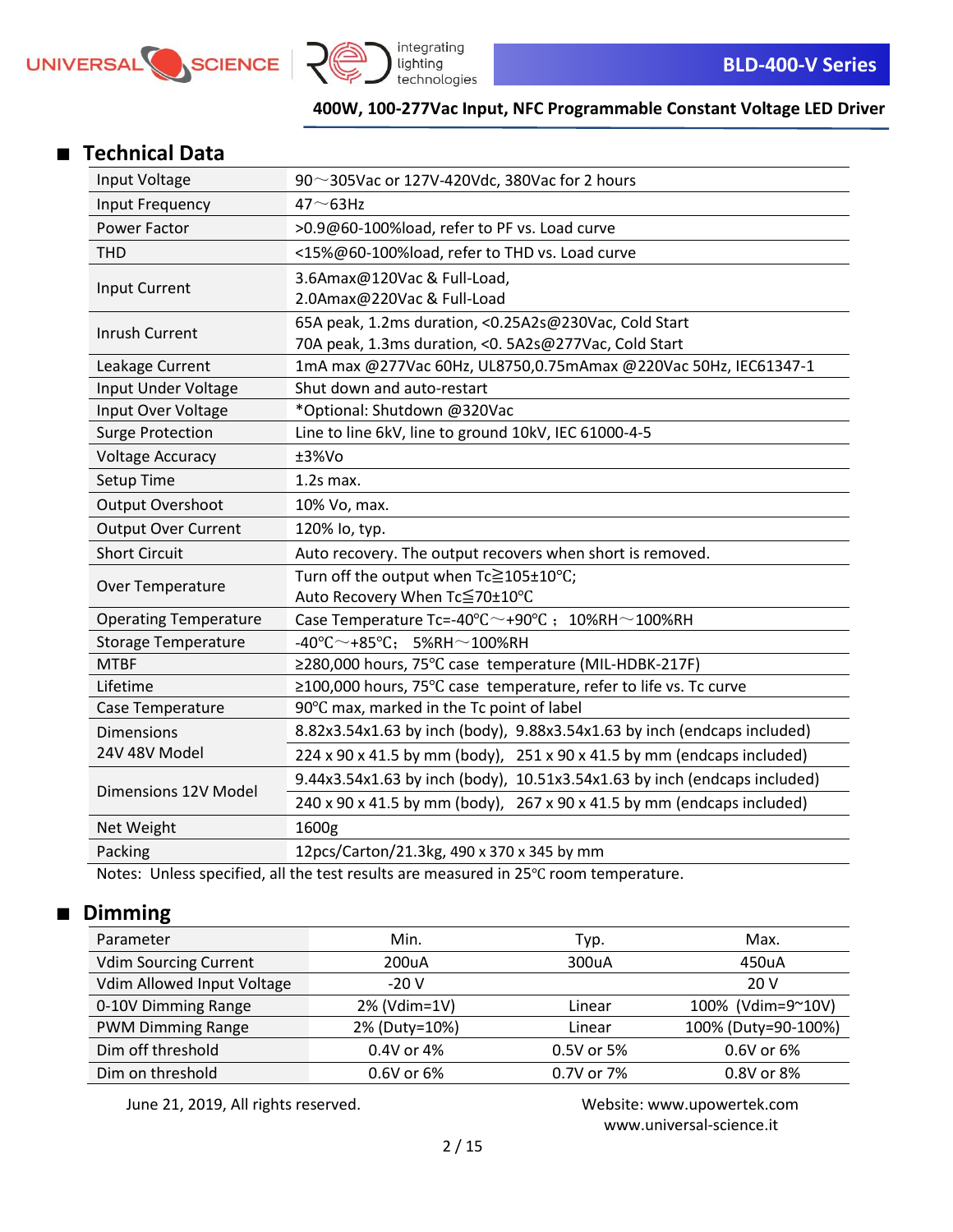



| PWM High                          | 3.8V   |          | 10 <sub>V</sub> |
|-----------------------------------|--------|----------|-----------------|
| <b>PWM Low</b>                    | 0V     |          | 0.6V            |
| <b>PWM Frequency</b>              | 300Hz  |          | 2kHz            |
| <b>External PWM Controller</b>    | 300uA  |          |                 |
| <b>Current Sinking Capability</b> |        |          |                 |
| DALI Interface Standard           |        | IEC62386 |                 |
| DA1, DA2 High Level               | 9.5    | 16       | 22.5            |
| DA1, DA2 Low Level                | $-6.5$ | 0        | 6.5             |
| DA1, DA2 Current                  | 0      |          | 2mA             |

#### **Dimming Curve**



### **Dimming Wiring**



### **Push (Switch) Dim**

A short press (50-600 ms) switches the device on or off

A long press (> 600 ms) fades the connected operating device alternately up and down (between 2 and 100%). Up and down slew rate is 20%Io/second.

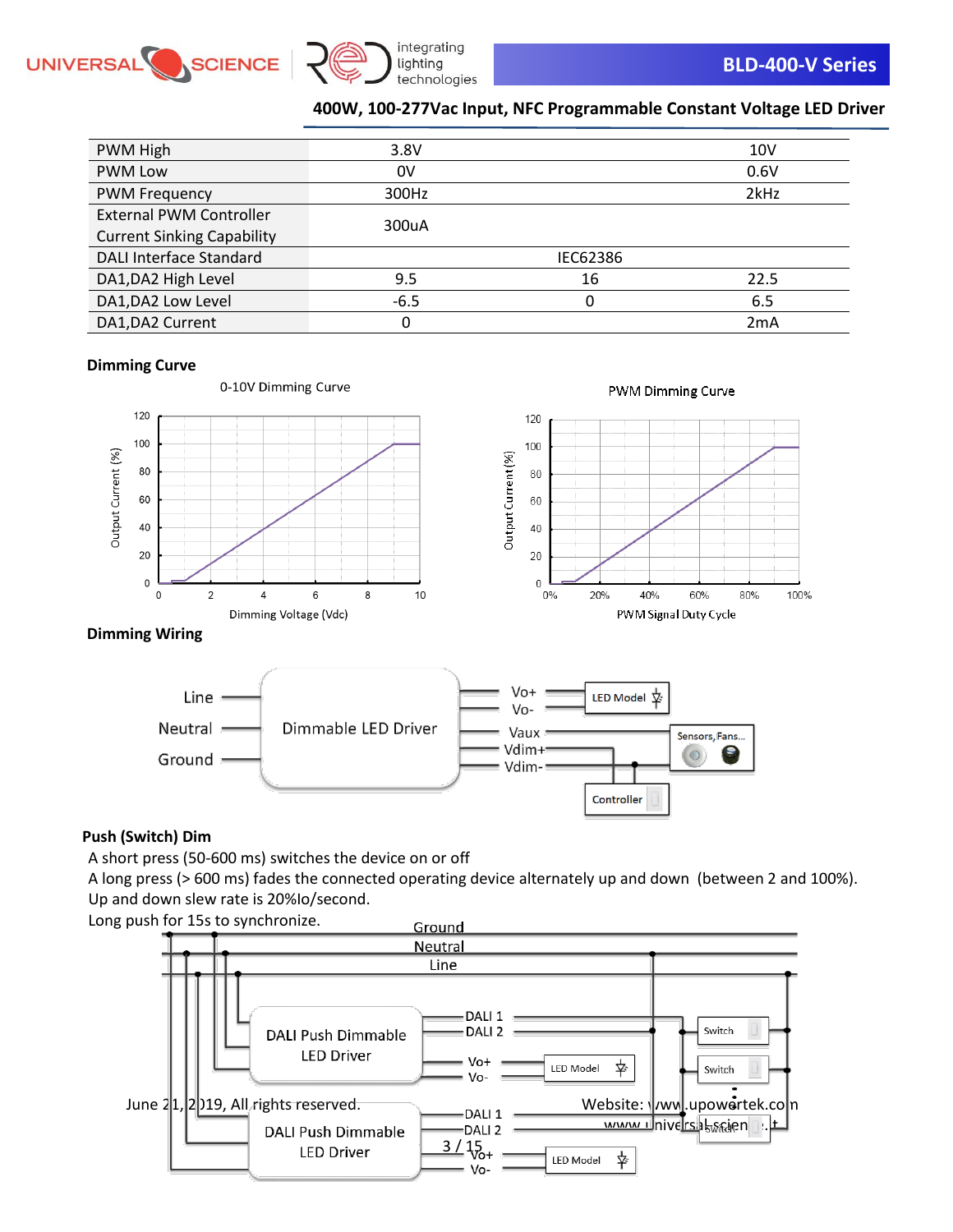



# ■ **Safety/EMC Compliance**

| Safety Standard      | Description                                                                                                              |
|----------------------|--------------------------------------------------------------------------------------------------------------------------|
| <b>UL8750</b>        | Light emitting diode(LED) equipment for use in lighting products                                                         |
| UL1012               | Power units other than class 2                                                                                           |
| IEC 61347-1          | Lamp control gear Part 1: general and safety requirements                                                                |
| IEC 61347-2-13       | Lamp control gear Part 2-13: particular requirement for d.c. or a.c. supplied electronic<br>control gear for LED modules |
| <b>EMI Standards</b> | Description                                                                                                              |
| <b>IEC 55015</b>     | Conducted emission test & radiated emission test                                                                         |
| IEC 61000-3-2        | Harmonic current emissions; Class C                                                                                      |
| IEC 61000-3-3        | Voltage fluctuations & flicker                                                                                           |
| FCC Part 15          | ANSI C63.4:2009 Class B                                                                                                  |
| <b>EMS Standards</b> | Description                                                                                                              |
| IEC 61000-4-2        | Electrostatic discharge (ESD): 8 kV air discharge, 4 kV contact discharge                                                |
| IEC 61000-4-3        | Radio frequency electromagnetic field susceptibility test (RS)                                                           |
| IEC 61000-4-4        | Electrical fast transient (EFT)                                                                                          |
| IEC 61000-4-5        | Surge immunity test                                                                                                      |
| IEC 61000-4-6        | Conducted radio frequency disturbances test (CS)                                                                         |
| IEC 61000-4-8        | Power frequency magnetic field test                                                                                      |
| IEC 61000-4-11       | Voltage dips                                                                                                             |
| IEC 61547            | Electromagnetic immunity requirements applies to lighting equipment                                                      |

# ■ **Lifetime vs. Case Temperature**



### Lifetime vs. Case Temperature

June 21, 2019, All rights reserved. Website: [www.upowertek.com](http://www.upowertek.com/)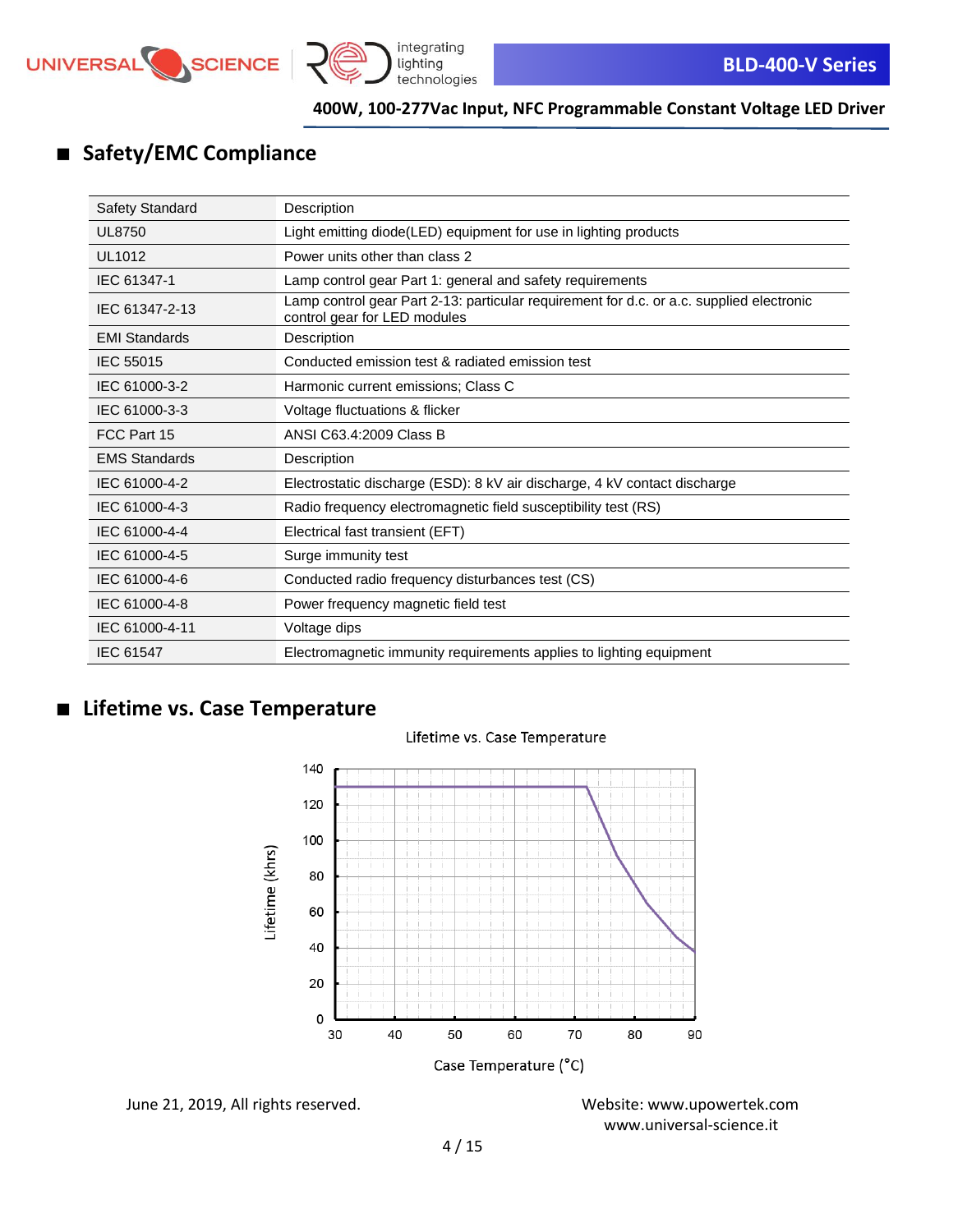





(End of Life: Maximum Failure Rate=10%)

■ **Power Factor vs. Load** 



■ **THD** vs. Load



June 21, 2019, All rights reserved. Website: [www.upowertek.com](http://www.upowertek.com/)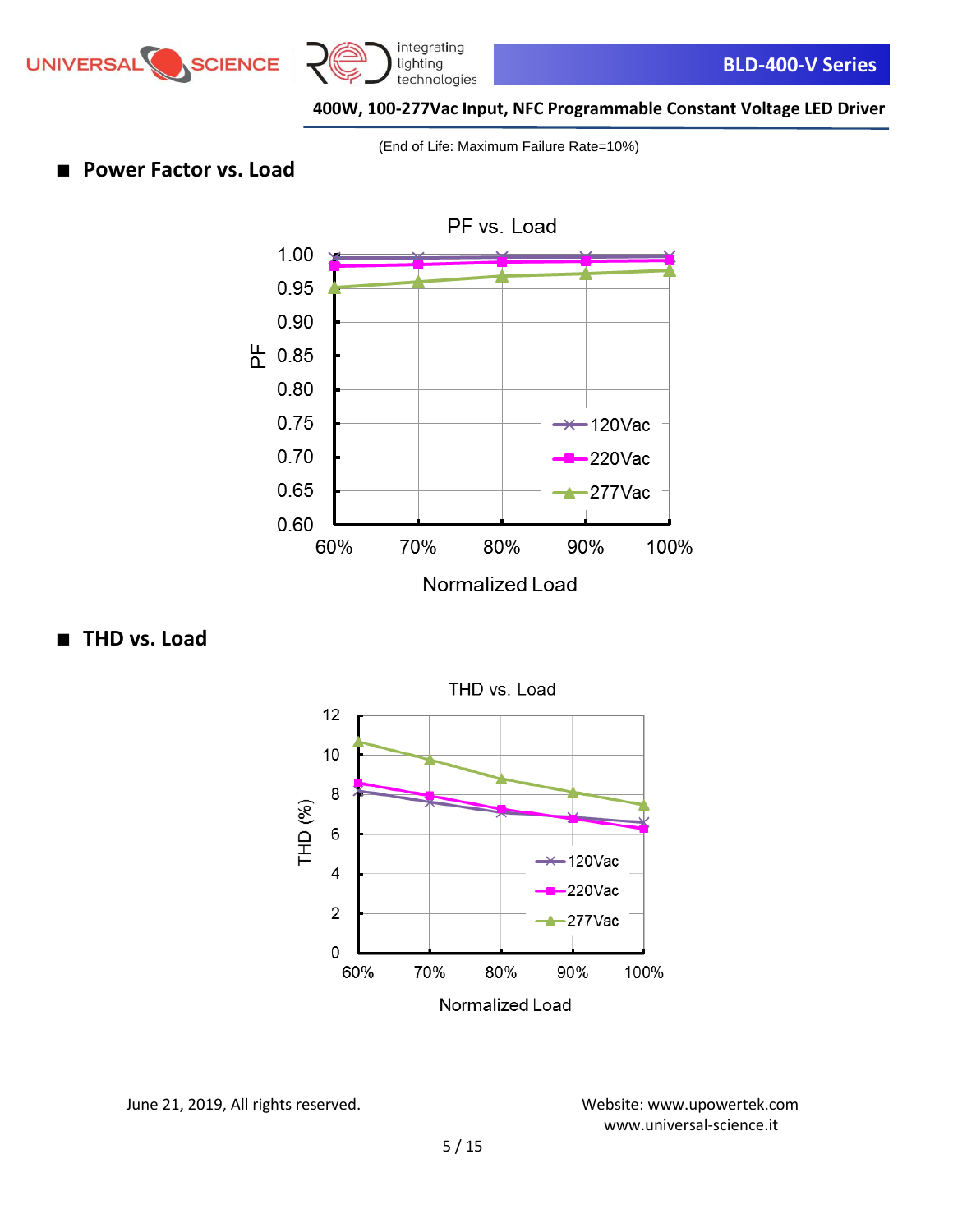

# ■ **Efficiency vs. Load (24V Model)**



June 21, 2019, All rights reserved. Website: [www.upowertek.com](http://www.upowertek.com/)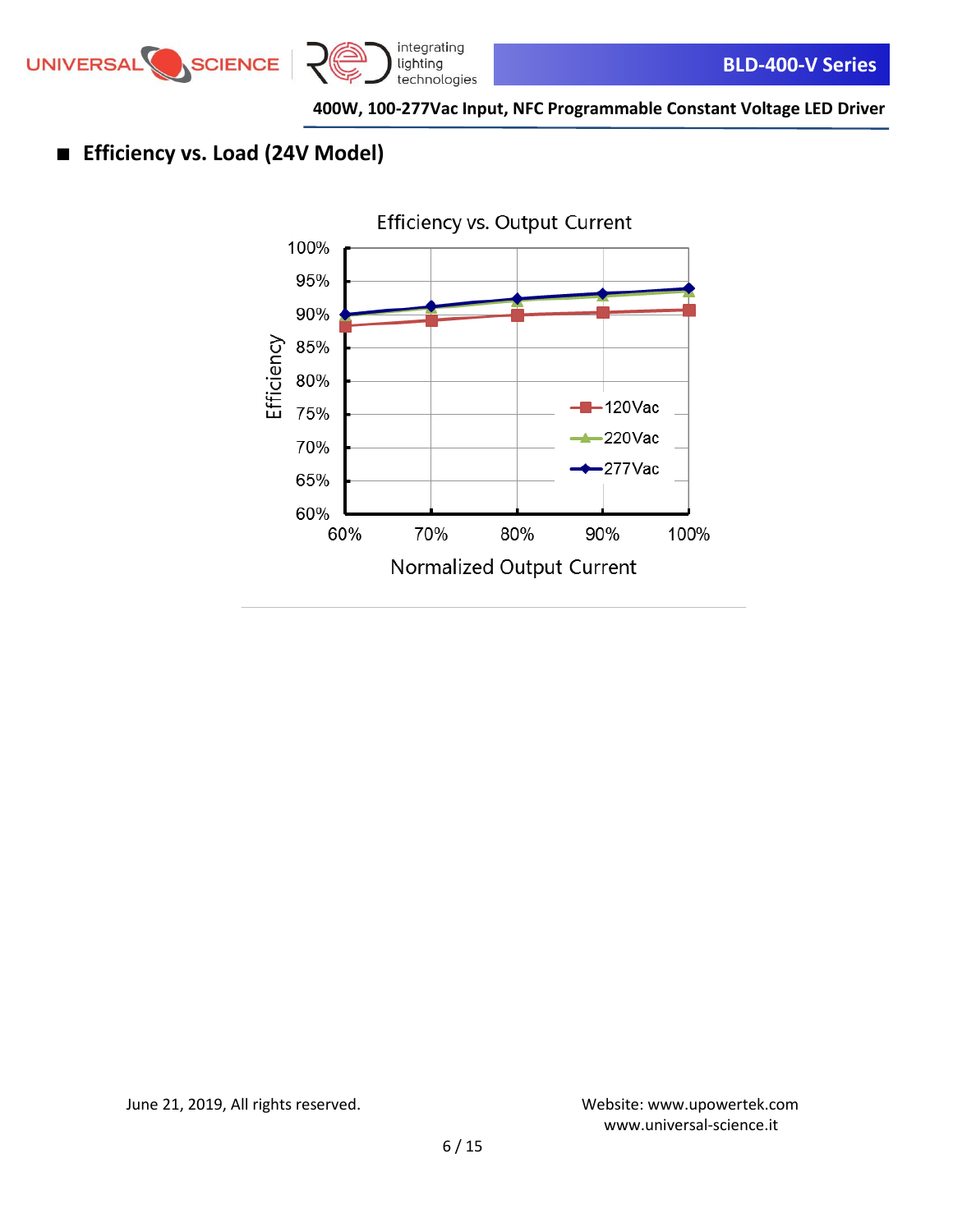





- **Mechanical Design**
	- **BLD-400-Vxxx-NNU (UL Cable) 48V model**



- **BLD-400-Vxxx-NNU (UL Cable) 24V model**



June 21, 2019, All rights reserved. Website: [www.upowertek.com](http://www.upowertek.com/)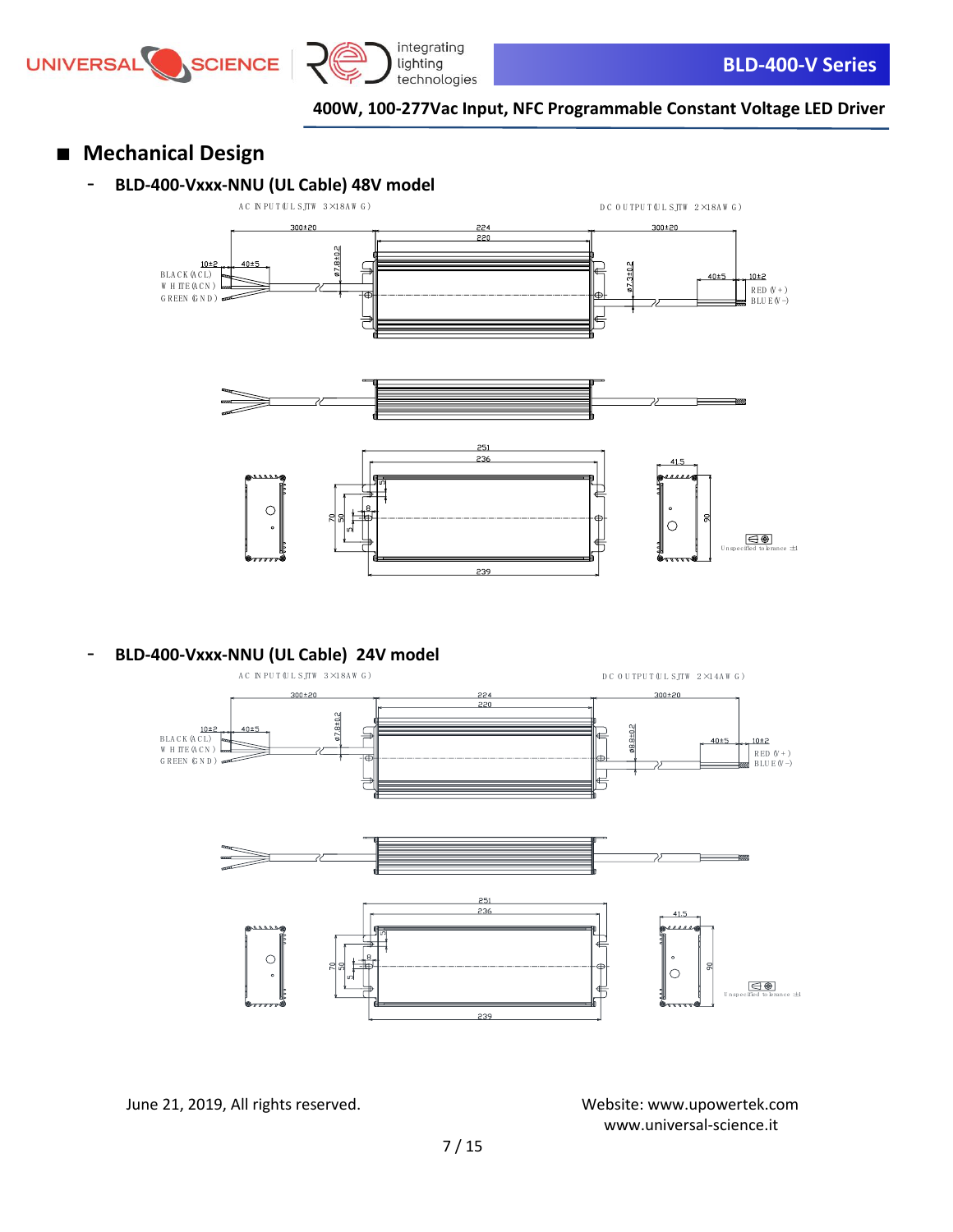



### - **BLD-400-Vxxx-NNU (UL Cable) 12V model**



- **BLD-400-Vxxx-ENU (UL Cable) 48V model**



June 21, 2019, All rights reserved. Website: [www.upowertek.com](http://www.upowertek.com/)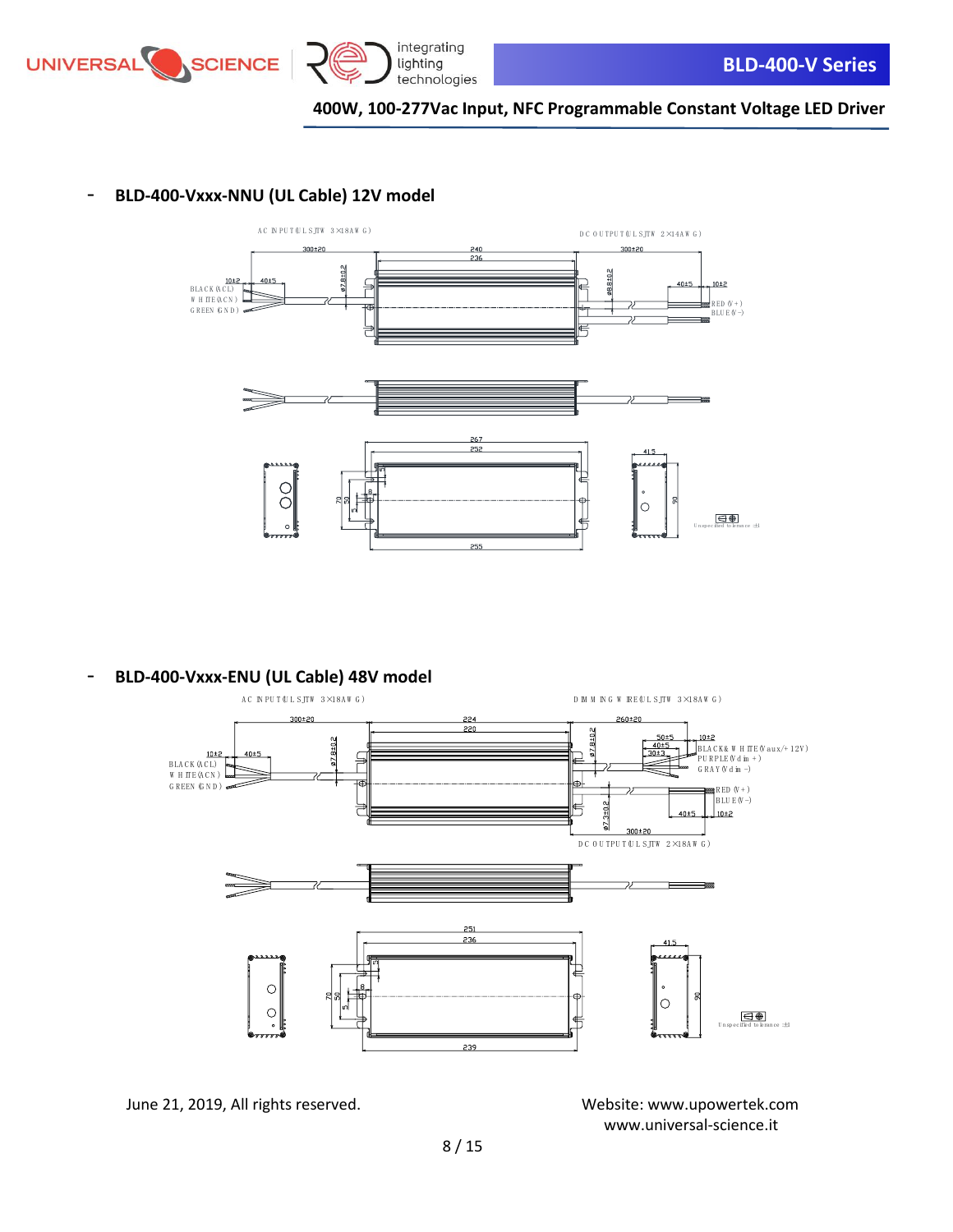



### - **BLD-400-Vxxx-ENU (UL Cable) 24V model**



- **BLD-400-Vxxx-ENU (UL Cable) 12V model**

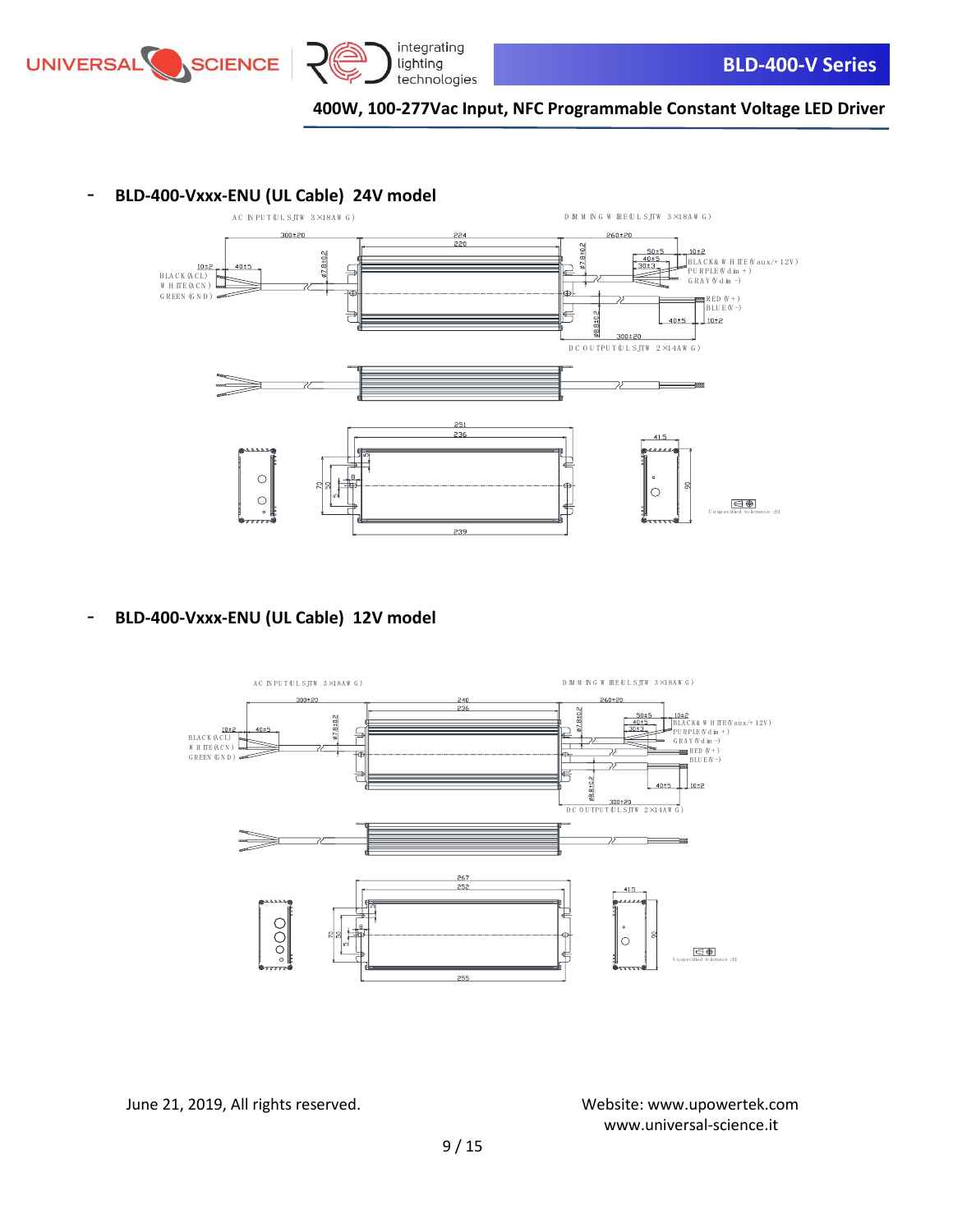

### - **BLD-400-Vxxx-ANU (UL Cable) 48V model**



- **BLD-400-Vxxx-ANU (UL Cable) 24V model**



June 21, 2019, All rights reserved. Website: [www.upowertek.com](http://www.upowertek.com/) [www.universal-science.it](https://www.universal-science.it/)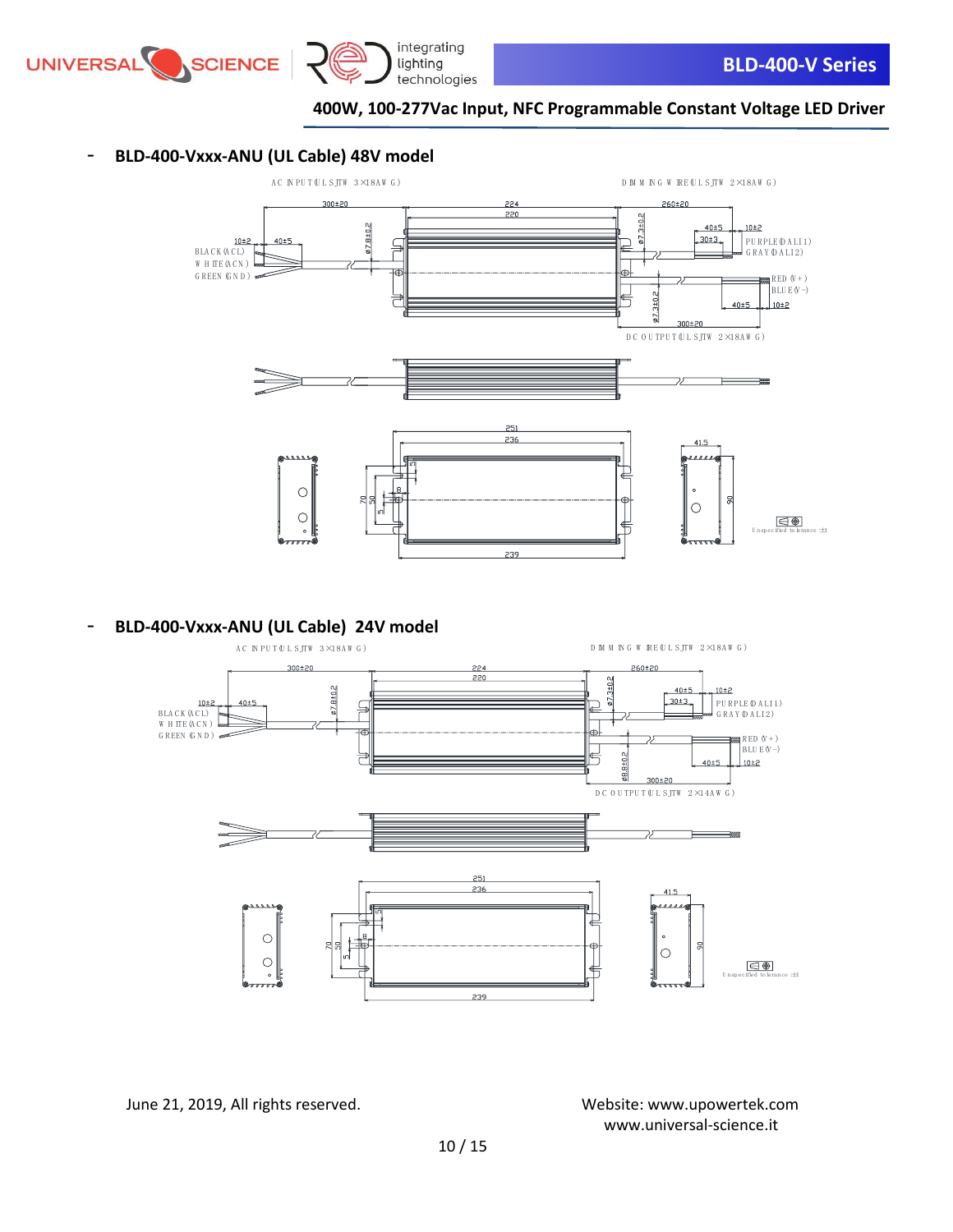

### - **BLD-400-Vxxx-ANU (UL Cable) 12V model**



- **BLD-400-Vxxx-NNS (VDE Cable) 48V model**



June 21, 2019, All rights reserved. Website: [www.upowertek.com](http://www.upowertek.com/)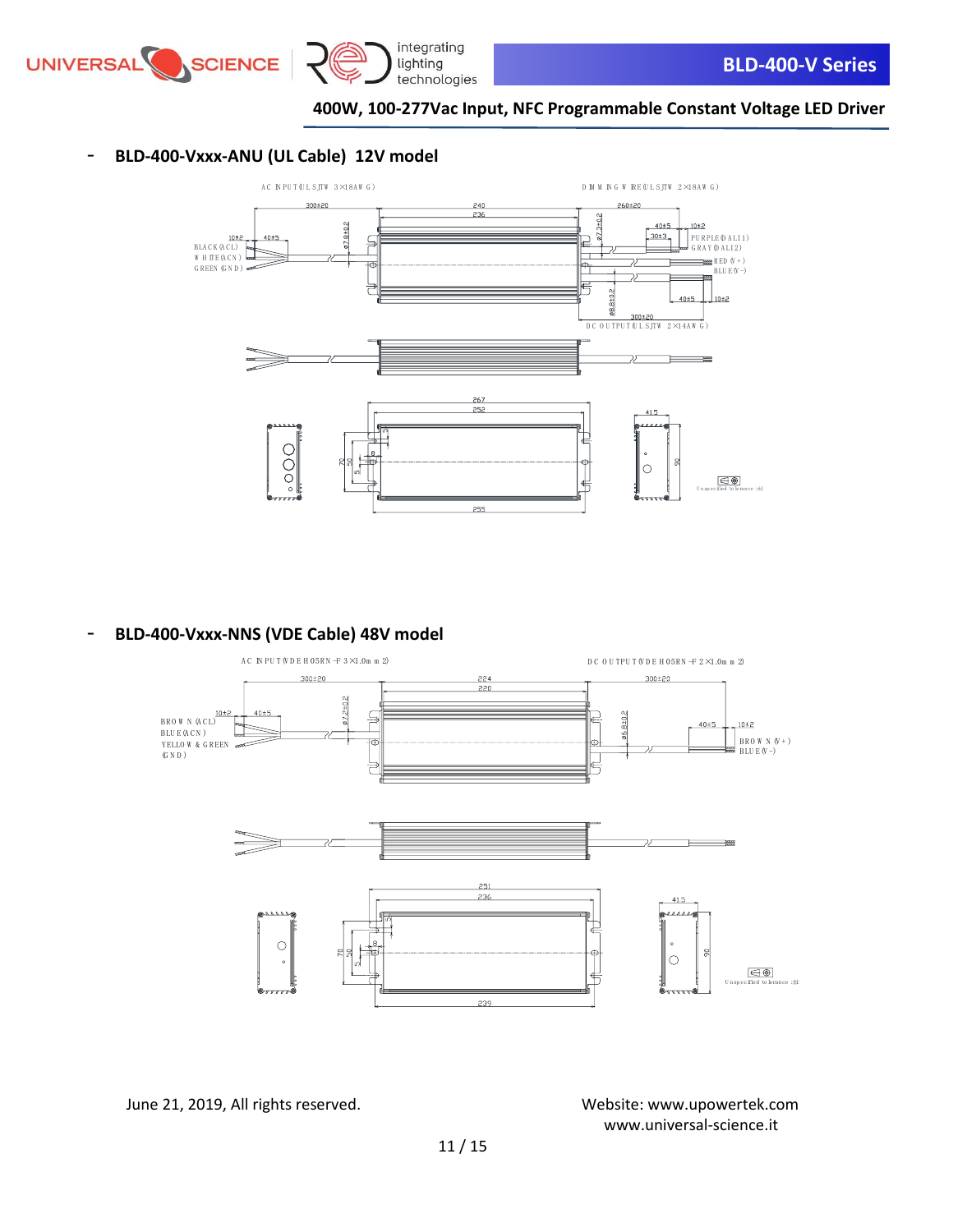

### - **BLD-400-Vxxx-NNS (VDE Cable) 24V model**



- **BLD-400-Vxxx-NNS (VDE Cable) 12V model**



June 21, 2019, All rights reserved. Website: [www.upowertek.com](http://www.upowertek.com/)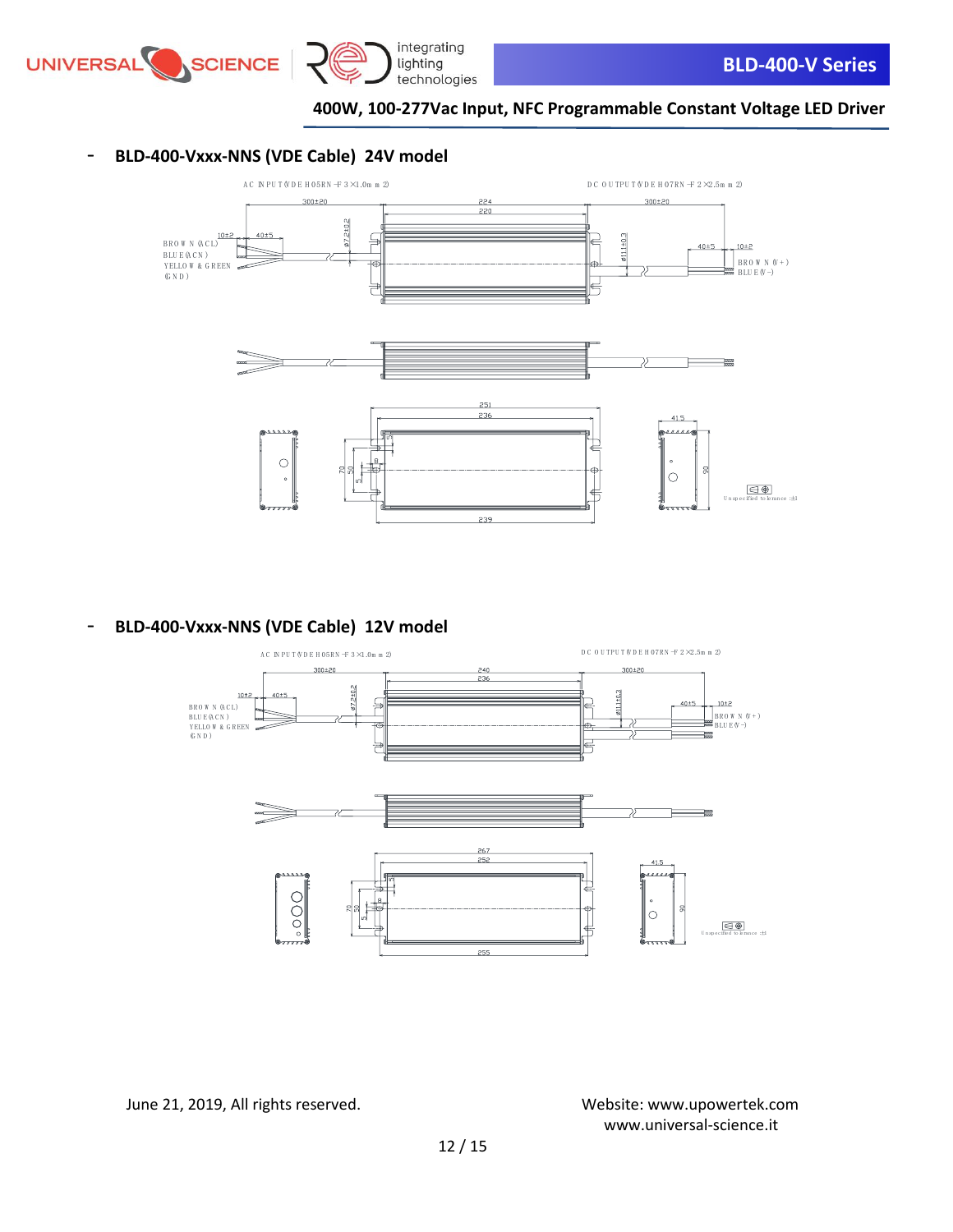



- **BLD-400-Vxxx-ENS (VDE Cable) 48V**



- **BLD-400-Vxxx-ENS (VDE Cable) 24V model**

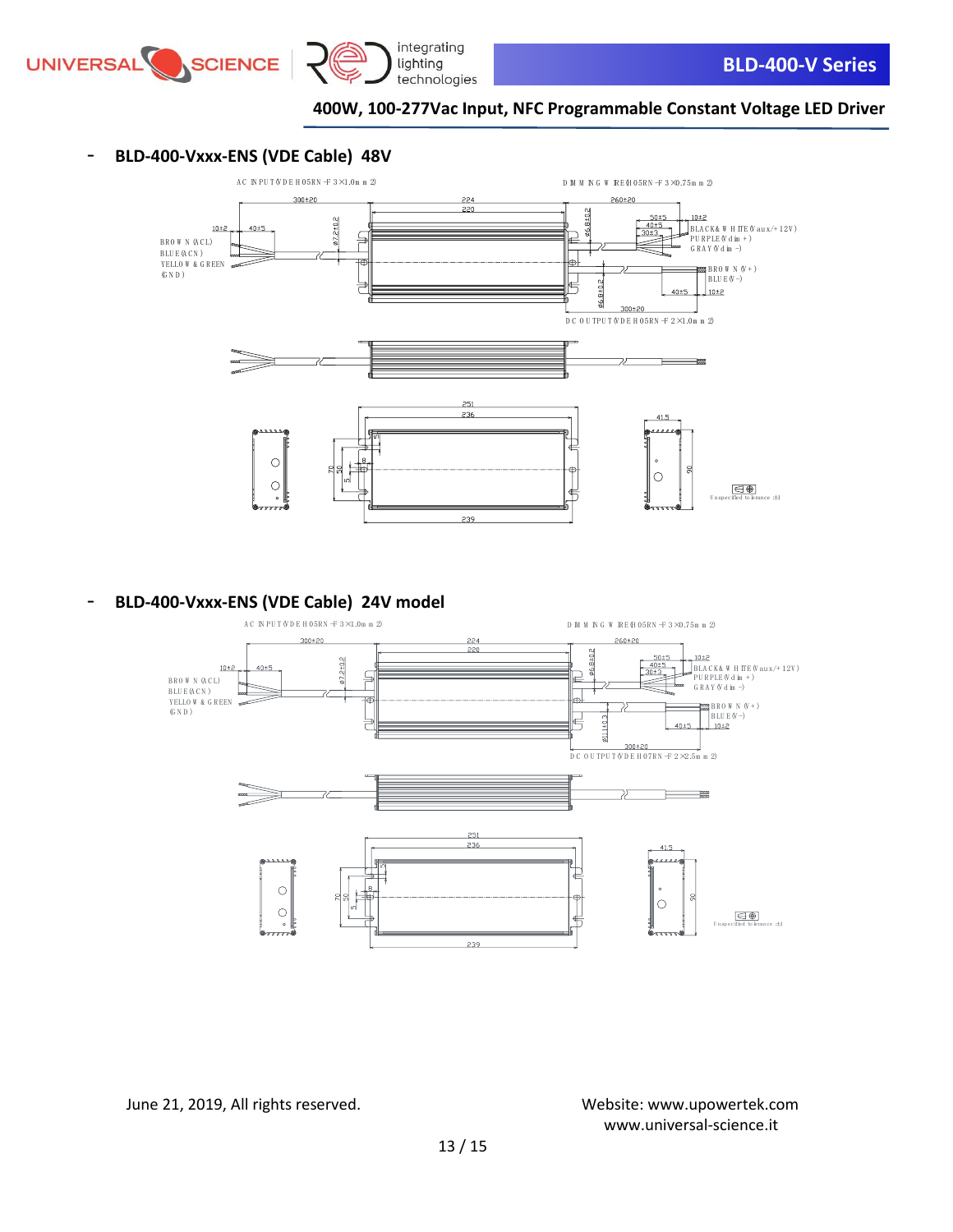

### - **BLD-400-Vxxx-ENS (VDE Cable) 12V model**



- **BLD-400-Vxxx-ANS (VDE Cable) 48V model**